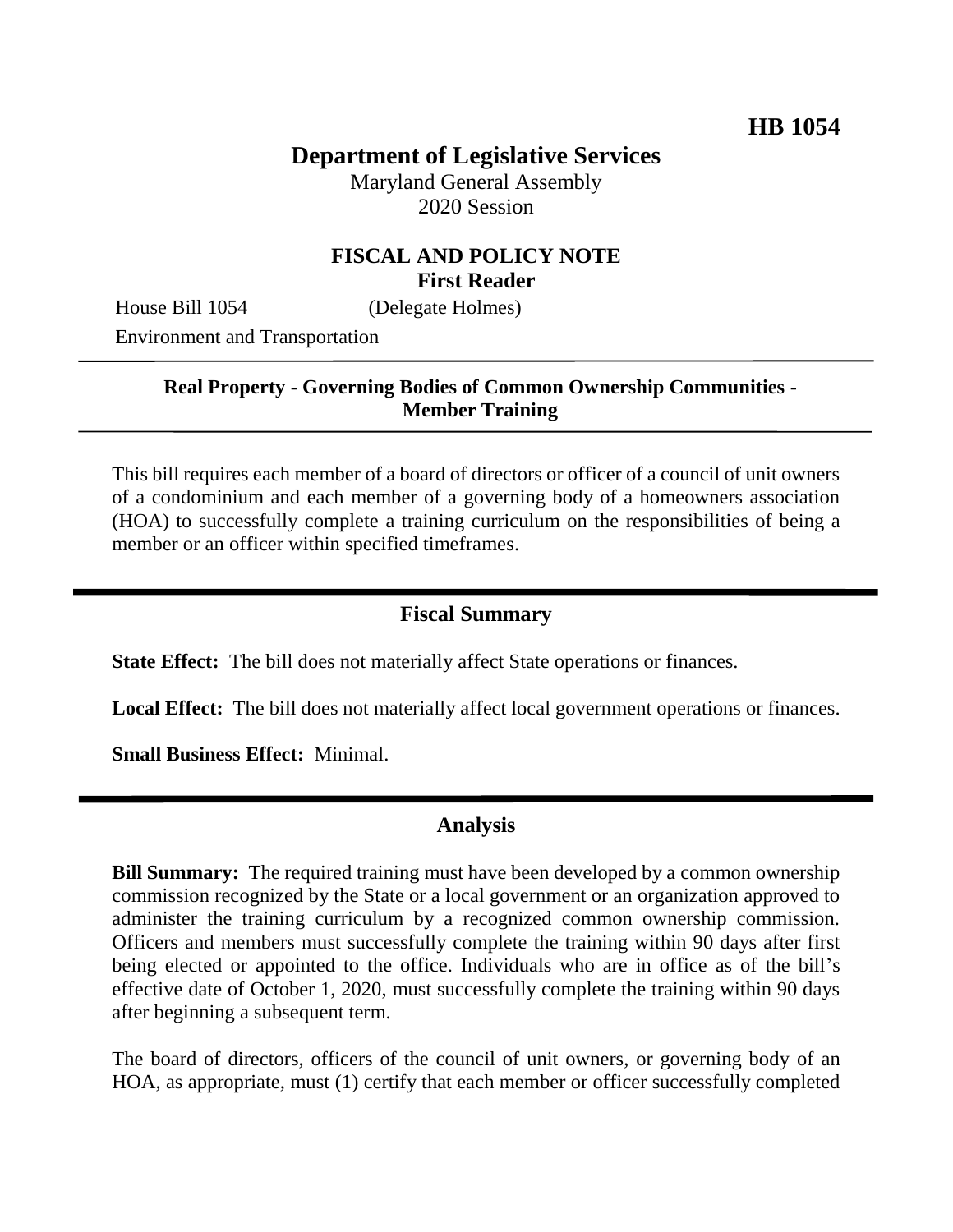the training requirements; (2) retain a copy of the certificate of completion for each member or officer; and (3) within 90 days after the certification of the member or officer, report to the common ownership commission. Certificates are valid for three years and require renewal upon expiration. Failure to comply with the training requirement authorizes the relevant body to remove the individual from office or invalidate a vote of the individual.

**Current Law:** Under the Maryland Condominium Act, the affairs of the condominium must be governed by a council of unit owners, which comprises all unit owners. A council of owners may delegate power to a board of directors.

Under the Maryland Homeowners Association Act, an HOA, even if unincorporated, is a person having the authority to enforce the provisions of a declaration. A governing body may be the HOA, a board of directors, or another entity established to govern the development.

**Background:** For more information on condominiums and HOA, commonly referred to as common ownership communities, see the **Appendix – Common Ownership Communities**.

In 2015, Montgomery County adopted a measure that required the Montgomery County Commission on Common Ownership Communities (CCOC) to provide training on the responsibilities of being a board member for members of a governing body of a common ownership community. A member of the governing body must successfully complete the training program within 90 days after initially being elected or appointed. The training is offered online or in a classroom setting, and is administered by the CCOC or an organization it approves.

**Additional Comments:** The Department of Legislative Services advises that, while implementation in Montgomery County is not problematic and can likely be handled in both Charles and Prince George's counties as well (which both have offices that assist common ownership communities), it is unclear what entity would be responsible for approving such training for the remainder of the State.

## **Additional Information**

**Prior Introductions:** None.

**Designated Cross File:** None.

HB 1054/ Page 2 **Information Source(s):** Montgomery and Prince George's counties; Judiciary (Administrative Office of the Courts); Department of Legislative Services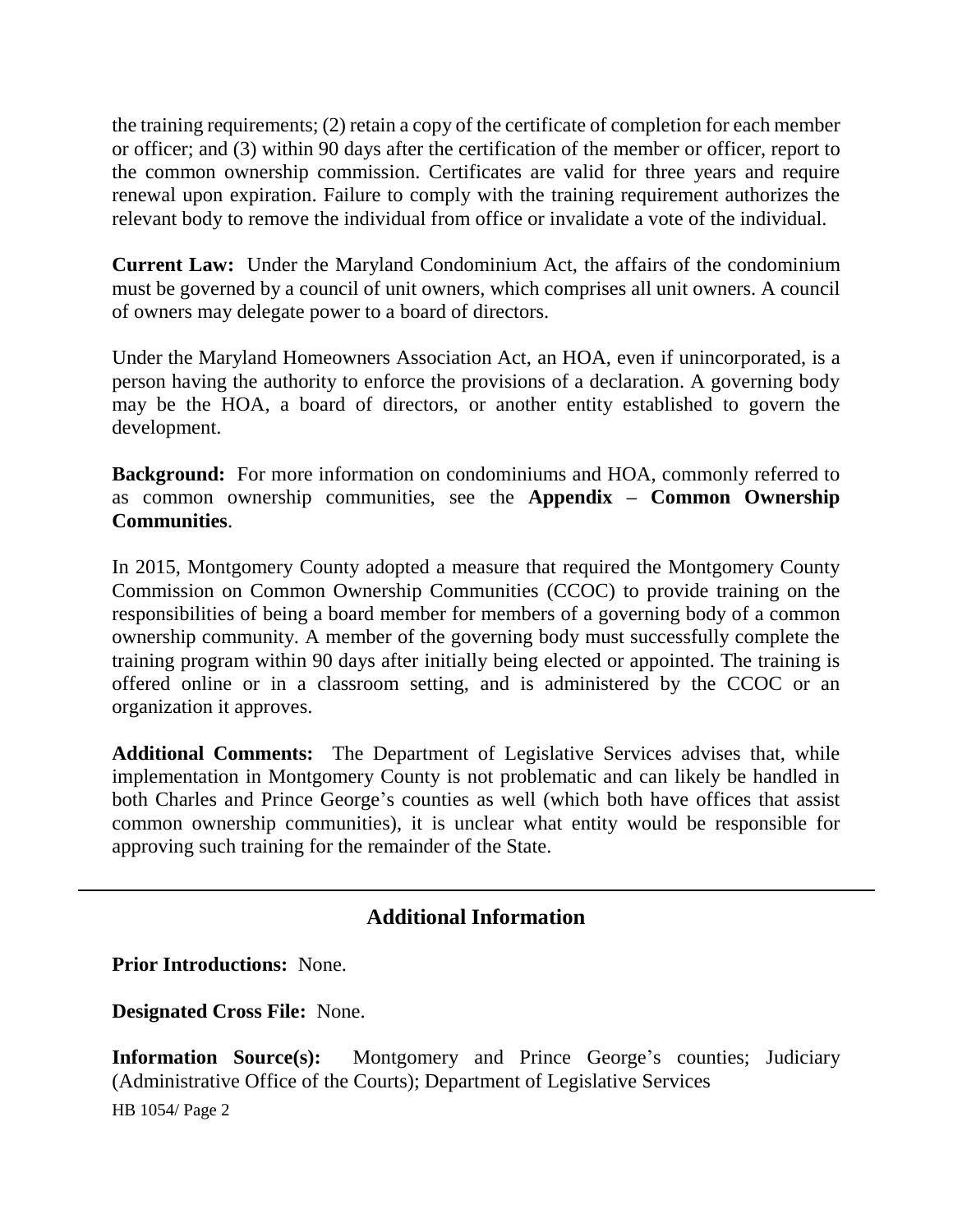Fiscal Note History: First Reader - February 24, 2020 af/jkb

Analysis by: Donavan A. Ham Direct Inquiries to:

(410) 946-5510 (301) 970-5510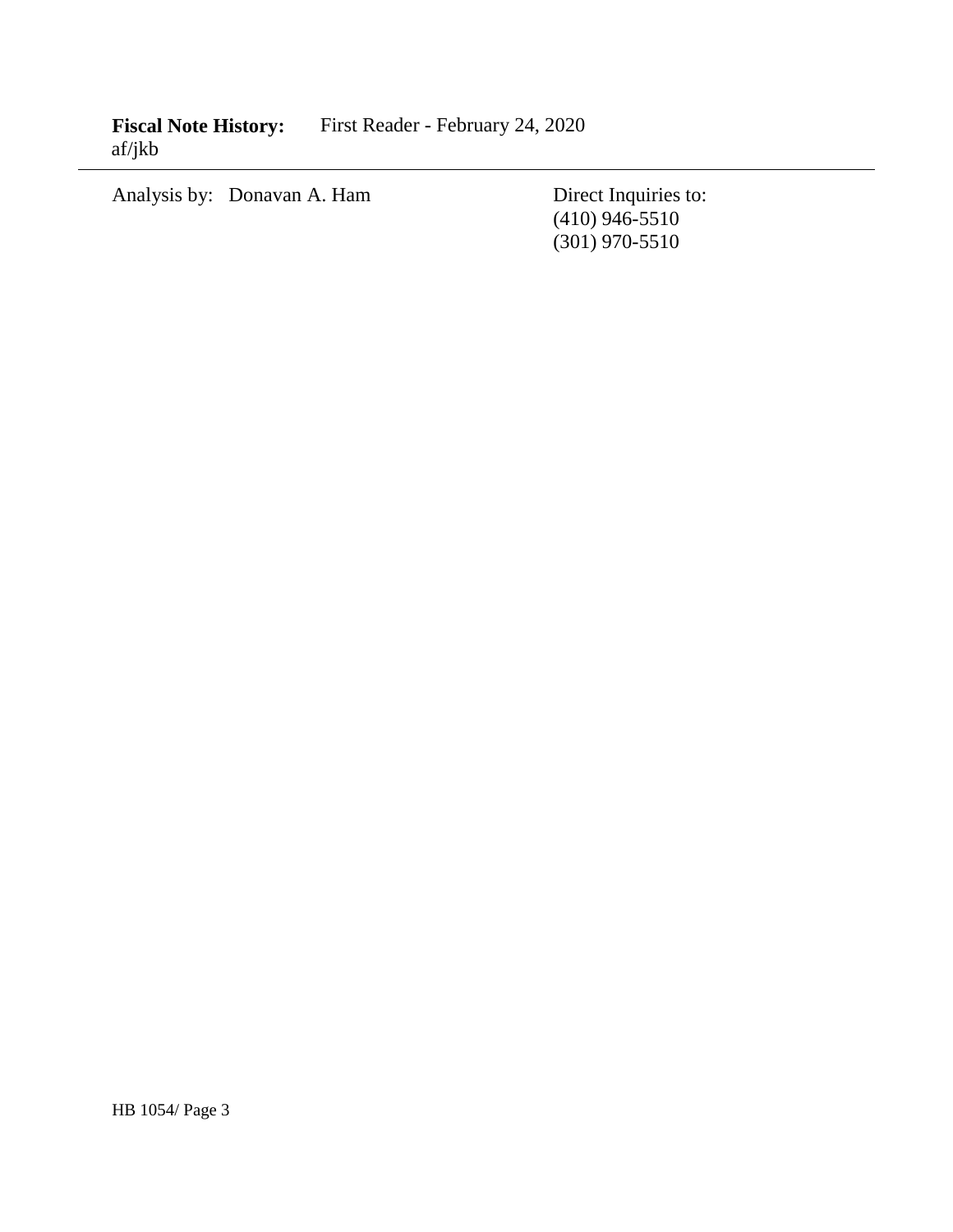# **Appendix – Common Ownership Communities**

When a person purchases a single-family home, condominium, or an interest in a cooperative housing corporation, he or she may also be required to join an association of owners, which is intended to act in the common interests of all the homeowners, condominium unit owners, or cooperative owners in the community. Collectively, these associations are often referred to as common ownership communities (COCs). In Maryland, a growing number of newly constructed or newly converted residences are located in some form of a COC.

The affairs of a condominium are governed by a council of unit owners, which comprises all unit owners. Among other powers, the council of unit owners has the power to impose assessments on the unit owners to pay common expenses. A council of unit owners may delegate its powers to a board of directors, officers, or a managing agent. Condominiums are governed under Title 11 of the Real Property Article.

Many new housing developments are subject to a homeowners association (HOA) that is created by a governing document and has the authority to impose mandatory fees on lots in the development in connection with the provision of services or for the benefit of the lots, the lot owners, or the common areas. HOAs are governed under Title 11B of the Real Property Article.

A "cooperative housing corporation" or "cooperative" is a corporation that owns real property. A resident of a cooperative does not own his or her unit; rather, the person owns an interest in the corporation, which leases the unit to the person for residential use. Cooperatives are governed by the laws in Title 5, Subtitle 6B of the Corporations and Associations Article.

Condominiums and HOAs may be authorized by their governing documents to impose liens on units or lots to collect unpaid assessments or fees. In a cooperative, the governing documents usually provide for the collection of delinquent fees, and evictions for unpaid fees are generally pursued by way of a landlord-tenant action.

#### *Number of Common Ownership Communities in Maryland*

Since registration of the various COCs is not required statewide, the exact number of COCs in Maryland is unknown. However, public offering statements for condominium regimes are required by law to be registered with the Secretary of State (SOS). SOS registration records show that, as of December 2019, 2,713 condominium regimes have been registered with the State. The State Department of Assessments and Taxation, which maintains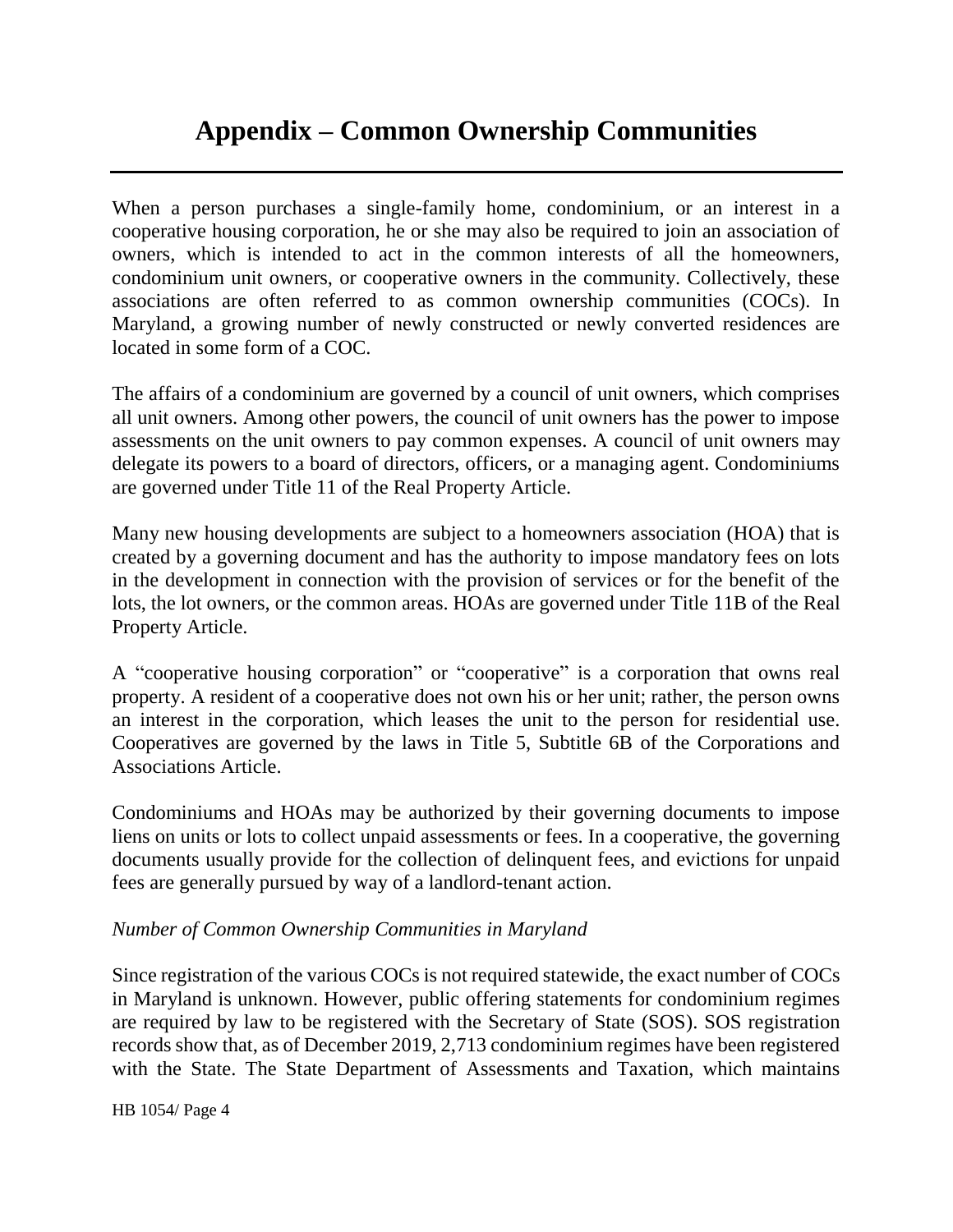assessment records based on class of property, reports there were 225,038 condominium units (both commercial and residential) in the State as of July 2019. The Foundation for Community Association Research estimated there were 1.0 million residents living in 6,775 community associations in the State in 2018.

#### *Task Force on Common Ownership Communities*

With a growing number of Marylanders residing in COCs, and evidence that some COCs had issues with governance, dispute resolution, and financial stability, the General Assembly created the Task Force on Common Ownership Communities in 2005 (Chapter 469 of 2005). The issues addressed by the task force included the education and training needs of COC boards and prospective buyers, availability of alternative dispute resolution services, special considerations of aging COCs, collection of assessments, and resale of homes within COCs. The task force met 10 times, held five public hearings, and submitted its final report in December 2006. The report's findings and recommendations have served, in subsequent years, as the basis for numerous pieces of legislation intended to improve the operation of COCs. This legislation, enacted from 2007 through 2017:

- authorized a group of three or more unit or lot owners in a condominium or HOA to petition a circuit court to appoint a receiver in specified situations frequently found in aging communities (Chapter 321 of 2007);
- gave the Consumer Protection Division within the Office of the Attorney General increased authority over violations of the Maryland Homeowners Association Act (Chapter 593 of 2007);
- eased restrictions on the ability of condominiums and HOAs to amend their governing documents (Chapters 144 and 145 of 2008 and Chapter 480 of 2017);
- strengthened the transition process from developer to the governing body of a condominium or HOA by allowing the governing body to terminate specified contracts and requiring the developer to provide specified documents (Chapters 95 and 96 of 2009);
- required the governing body of a COC to purchase fidelity insurance or a fidelity bond covering various acts of malfeasance by COC officers, directors, and other specified employees and agents (Chapters 77 and 78 of 2009 and Chapter 615 of 2010);